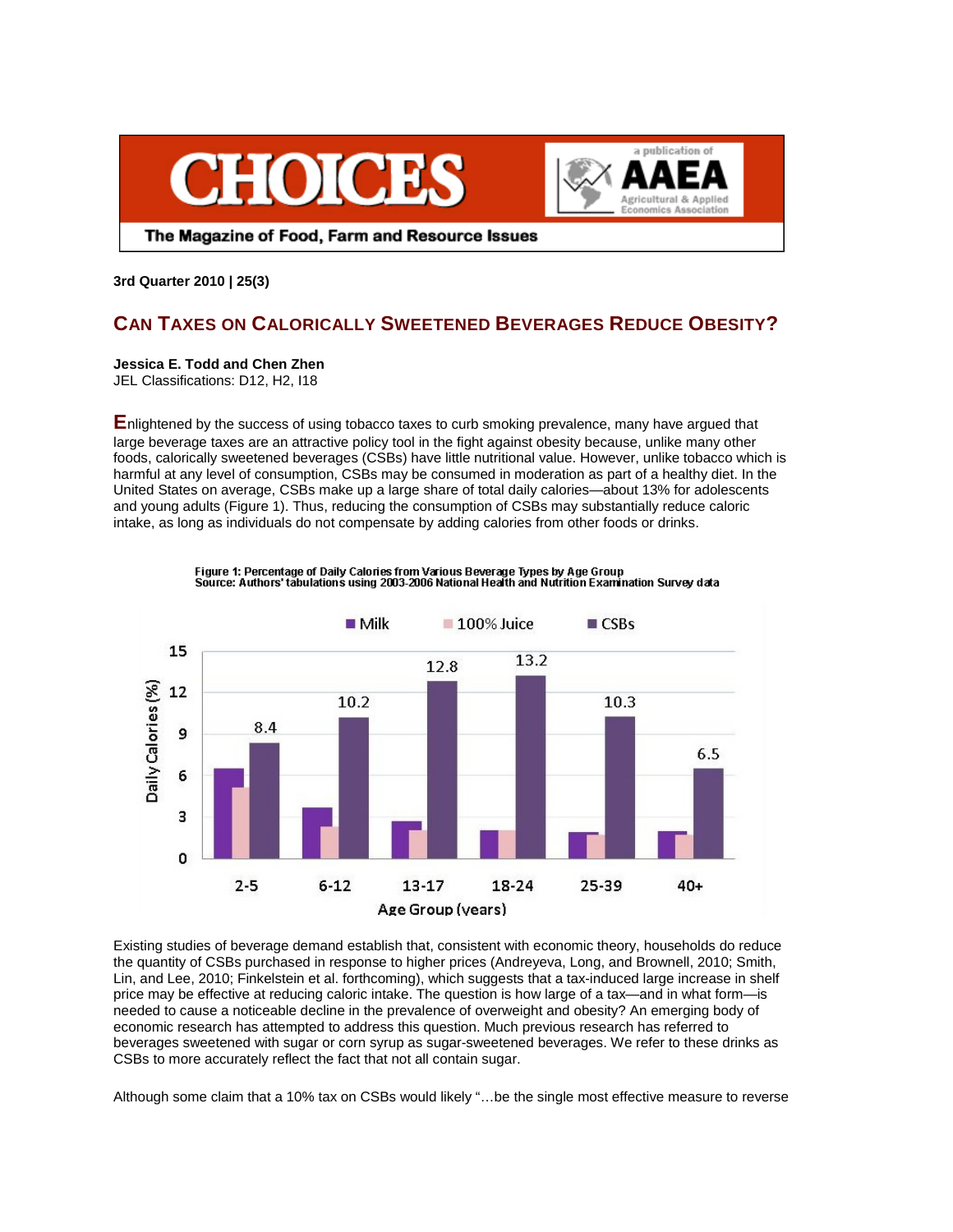the obesity epidemic" (Frieden, Dietz, and Collins, 2010, p.358, ), a closer look at current consumption patterns and prices suggests that getting Americans to exchange CSBs for healthier low-calorie beverages or to reduce consumption of CSBs will probably take more than just a 10% tax.

CSBs—including fruit drinks, energy drinks and sweetened coffees and teas—are on average more expensive than lower calorie beverages such as diet soft drinks, bottled water, and unsweetened coffee and tea (Table 1). Yet, despite higher prices, almost all Americans consume CSBs and less than half report consuming many low-calorie alternatives (Figure 2). Fewer than 50% in all age groups report consuming any water—bottled or tap—and, except for unsweetened coffee and tea among adults age 40 and up, even fewer consume diet drinks or other low-calorie beverages.

| Table 1                                    |           |  |
|--------------------------------------------|-----------|--|
| <b>Average Price per Gallon of Various</b> |           |  |
| <b>Beverages, First Quarter 2006</b>       |           |  |
|                                            | \$/gallon |  |
| 100% juice                                 | 6.39      |  |
| Whole milk                                 | 5.45      |  |
| CSBs                                       | 4.33      |  |
| Low-fat milk                               | 3.37      |  |
| Diet soft drinks.                          | 3.07      |  |
| <b>Bottled water</b>                       | 2.31      |  |
| Coffee/tea                                 | 2.09      |  |
| Tap water                                  | 0.003     |  |

Source: Authors' calculations using the 2006 Quarterly Food-at-Home Price Database (Todd et al. 2010)

Notes: CSBs include carbonated soda, noncarbonated fruit and sports drinks, sweetened coffees and teas, and flavored milk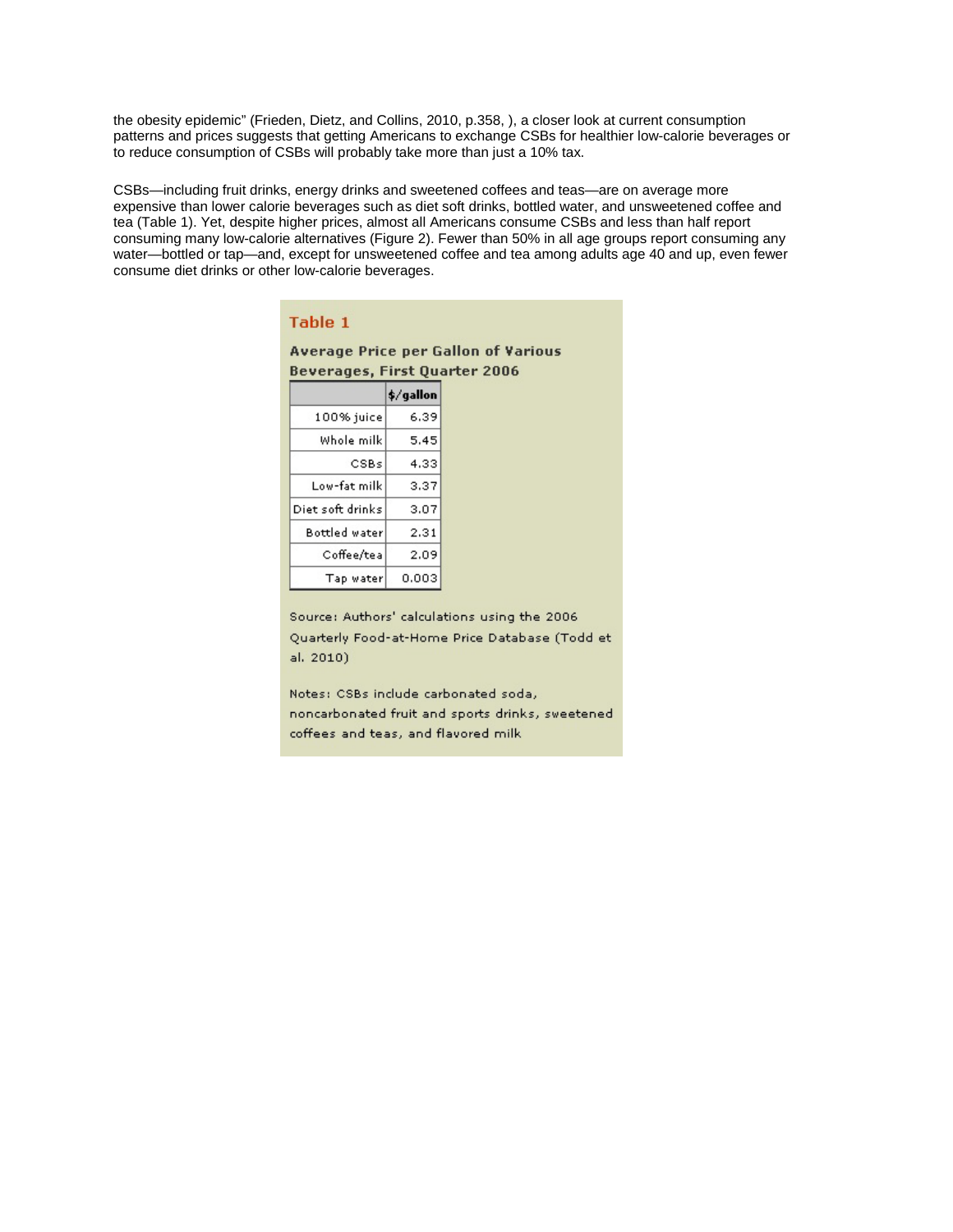

Figure 2: Percentage of Individuals that Report Consuming Each Beverage Type by Age Group<br>Source: Authors' tabulations using 2003-2006 National Health and Nutrition Examination Survey data<br>Notes: consumption is over two da soda, noncarbonated fruit and sports drinks, sweetened coffees and teas, and flavored milk.

#### **What Should be Taxed and How?**

# *Throw Out the Sales Tax*

Many states currently have special sales taxes on carbonated beverages—33 states in 2008 (Bridging the Gap, 2009). Such taxes are effective at generating revenue, but research shows that they have had little to no effect on overweight or obesity for adults or children (Powell, Chriqui, and Chaloupka, 2009; Sturm et al. 2010; Fletcher, Frisvold, and Tefft, 2010).

It is not surprising that sales taxes would have little effect on weight. First, the rates are quite low, averaging only 5.1% per taxing state (Bridging the Gap, 2009). Second, consumers may not be aware of the taxes given that sales taxes are not apparent on shelf prices. Purchase receipts generally only report the total sales tax paid, not the sales tax on each item. According to classic economic theory, assuming competitive markets and rational consumers, a sales tax should elicit the same consumer response as other forms of taxes of commensurate magnitude, and the economic incidence of the tax is the same whether it is levied on the producer or consumer. However, recent evidence suggests that consumers may not be aware of sales taxes on items in grocery stores when they are not included in the shelf price, and that the economic incidence of the tax may be dependent on whether the tax is imposed on the manufacturer, retailer, or consumer (Chetty, Looney, and Kroft, 2009).

#### *Tax All Beverages with Added Caloric Sweeteners*

Most current state sales taxes are applied on both caloric and diet carbonated beverages, but not on other calorically sweetened beverages such as noncarbonated fruit drinks, sports drinks, flavored milk, or sweetened coffees and teas. Consumers may avoid the tax by substituting these untaxed drinks for taxed carbonated beverages and consume the same amount of calories. Some states and localities, such as New York, have excluded or are considering excluding diet drinks and bottled water, in part to help gain industry support for the tax (Berger, 2010).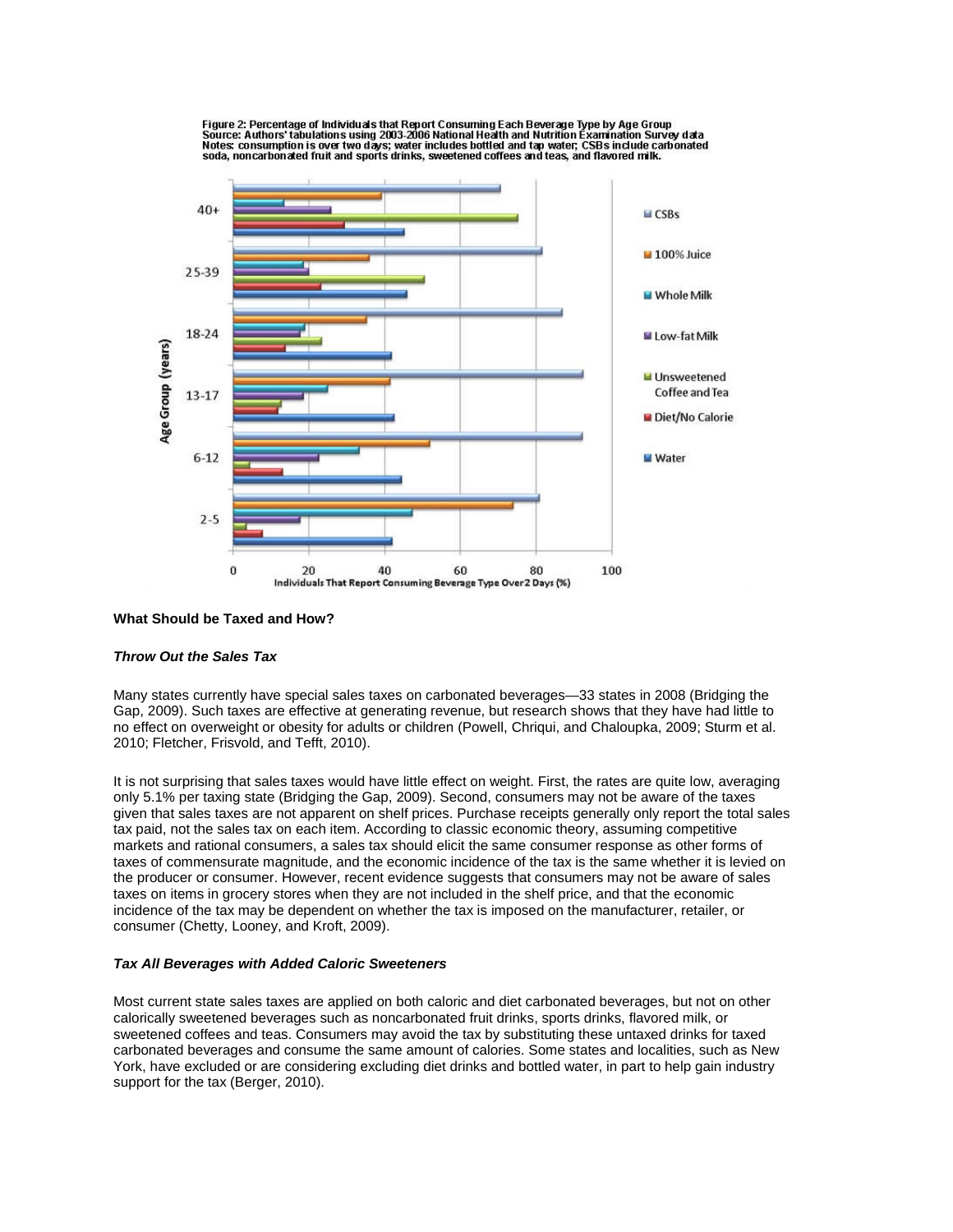To increase effectiveness in inducing behavior change, a beverage tax should cover all types of calorically sweetened beverages, including sports drinks, flavored teas, and blended coffees. These noncarbonated beverages are increasingly popular beverages and also have a significant amount of calories per serving. Of course, consumers may increase intake of other sources of added sugar, such as cakes, cookies, and other nonbeverage sweets if these non-beverage foods become relatively cheaper in the presence of a large beverage tax.

## *Consider an Excise Tax*

Brownell et al. (2009) recommend a very specific tax on beverages with added caloric sweeteners—an excise tax of 1 cent per ounce. Such a tax differs from a sales tax in that the manufacturer or distributor would be responsible for paying the tax, but most importantly, part or all of the tax would be passed through as an increase in shelf prices. Chetty, Looney, and Kroft (2009) find that consumers respond less to a sales tax than they do to a tax that is included in the shelf or posted price for beer. Thus, an excise tax on CSBs may elicit a larger change in behavior than a less-apparent sales tax.

## **How Much to Tax?**

How large of a tax is necessary to have a noticeable effect on body weight such that the prevalence of overweight and obesity is reduced depends on how responsive consumers are to increasing prices—that is, the consumer price elasticity—and how a decrease in consumption of CSBs will decrease total calories consumed, and ultimately result in weight loss.

## *How Responsive Are Consumers to the Price of CSBs?*

Studies that examined only carbonated soft drinks find that a 10% increase in price will reduce quantities purchased by about 8% to 10% (Andreyeva, Long, and Brownell, 2010). More recent research that considers all caloric sweetened beverages suggests that consumers may be more responsive to price. Smith, Lin, and Lee (2010) find that a 10% increase in price would reduce household purchases from grocery stores and similar outlets by about 13%. Assuming the same percentage change in intake for adults and children, they estimate that a 20% increase in the price of CSBs would decrease energy intake on average by 34 calories per day for adults and 40 calories per day for children. These daily calorie reductions could translate into a short-term decrease of up to 3.6 pounds of body weight in a year for adults and up to 4.2 pounds per year among children under the simplified assumption that a pound of fat tissue results from about 3,500 kilocalories (kcal).

One drawback to the study by Smith, Lin, and Lee (2010) is that the percentage changes in consumption for adults and children are assumed to be the same and equal to the estimated percentage changes in household-level purchases from grocery stores. Given the differences in consumption patterns between adults and children (Figure 2), it is possible that price changes will affect adults and children differently. Moreover, not all food and beverages are consumed at home, so estimates based only on purchases from grocery stores or similar outlets may overstate the actual change in consumption (Smith, Lin, and Lee, 2010).

Preliminary work by Todd, Leibtag, and Mancino (2010) uses individual consumption data from the 2003- 2006 National Health and Nutrition Examination Survey and prices from the Quarterly Food-at-Home Price Database (QFAHPD) to estimate how responsive children and adult beverage consumption is to changes in prices. They find that children's consumption is more responsive to price than adults, indicating that a beverage tax may help fight obesity among children more than among adults.

# *How Much Will a Tax Really Affect Obesity?*

To reduce obesity and overweight, a tax on CSBs will need to result in a decrease in total caloric intake. In response to higher CSB prices, individuals may reduce calories from CSBs, but compensate by increasing caloric intake from food. Ultimately, the net effect on total caloric intake is an empirical question. Research has found that existing sales taxes have not had much effect on Body Mass Index (BMI) or overweight and obesity (Powell, Chriqui, and Chaloupka, 2009; Sturm et al. 2010; Fletcher, Frisvold, and Tefft, 2010), but this is probably due to the fact that existing sales taxes are small in magnitude and hence do not affect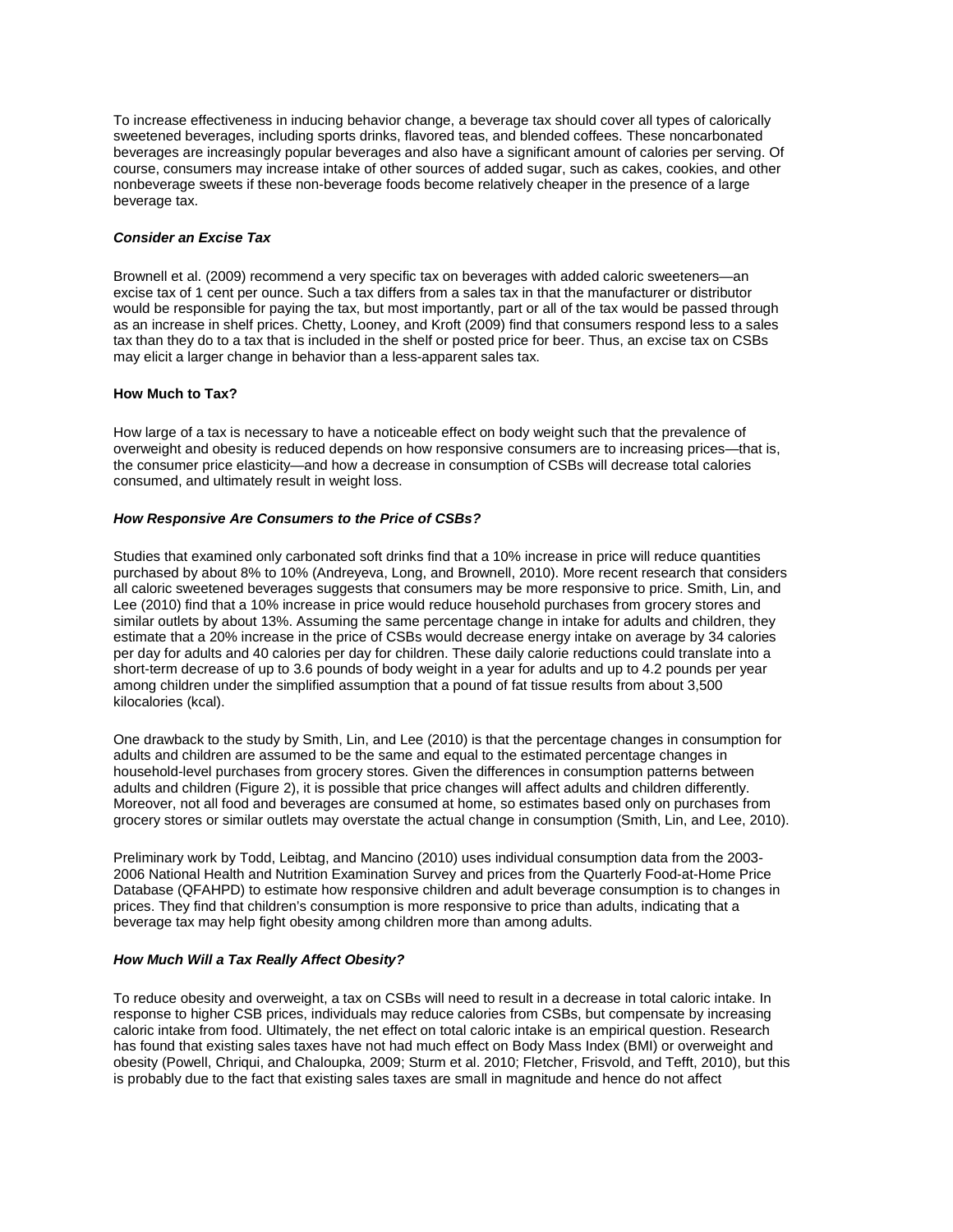#### consumption very much.

Wendt and Todd (2010) look directly at how prices for various beverages affect children's BMI using the Early Child Longitudinal Survey Kindergarten Class (ECLS-K) and prices from the QFAHPD. They find that an increase in the price of soda and fruit drinks can reduce children's BMI, but significant weight reductions take at least one year to appear. A 10% increase in the price of soda would reduce BMI by 0.3% after one year and the same change in the price of fruit drinks would decrease BMI by 0.2% on average for children five to 12 years old. Relatively rough estimates using 2003-2006 NHANES data indicate that a 20% increase in the price of soda would reduce the incidence of at-risk for overweight—BMI greater than the 85th percentile for age and gender—by about 0.5 percentage points and the incidence of overweight—BMI greater than the 95th percentile for age and gender—by about 0.1 percentage points after one year among children five to 12 years old. We would expect that the effects would be larger if the tax covered all caloric sweetened beverages.

Smith, Lin, and Lee (2010) estimate larger effects. A 20% tax on all CSBs would reduce obesity among adults by three percentage points and overweight in children by 5.3 percentage points. However, their estimates likely overstate the potential impact because they assume intake declines as much as household purchases from grocery stores decrease in response to the tax. Finkelstein et al. (forthcoming) estimate more modest effects on weight—declines of about one pound per person from a 40% tax on all store-purchased CSBs. Using 2003-2006 NHANES data, we find that a weight loss of one pound per person age two years and up would decrease the incidence of obesity among adults 20 and older by 0.6 percentage points and overweight among children by 1.1 percentage points.

## **Distributional Issues?**

Taxes on food are generally regressive, so policy makers will also need to consider how a tax affects low income households. Three studies have examined the potential distributional effect of large beverage taxes across income strata. Finkelstein et al. (forthcoming) investigated the tax burden of large CSB sales taxes on households across income quartiles. Their results indicate that high-income households may bear a larger share of the total tax incidence, because high-income households purchase more branded beverages relative to low-income households who purchase more lower-cost generic drinks. In contrast, Zhen et al. (2010) and Lin, Smith, and Lee (2010) find that low-income households would pay a slightly larger share of a CSB beverage tax.

## **Should We Do It?**

Research suggests that beverage taxes, even when relatively large—40%—will have only modest effects on weight and the incidence of overweight and obesity within one year. However, over a longer time horizon, greater declines in obesity could be achieved as American's get out of the habit of consuming CSBs. Zhen et al. (2010) find that consumption of CSBs is habit forming, but not more so than milk. Whether or not calories from other foods, such as cookies, chips, or other "junk food," will fill the void left from decreasing consumption of CSBs is still largely unknown. Future research should examine consumer substitutions between junk beverages and foods.

There is no question that a tax on CSBs will raise billions of dollars in tax revenue. If this money is used to help fund other obesity-reduction programs such as consumer nutrition education, the tax may be more effective than being used as a way to increase the monetary cost of consumption alone. One concern is that a large tax may hurt very low-income households, particularly those that struggle to afford enough to eat and rely heavily on CSBs as a cheap source of calories. Rising prices, even for beverages that do not meet nutritional needs other than calories, may have unintended negative effects on nutrition, particularly among low-income households.

Unlike second-hand smoke, the externality of obesity is primarily reflected through increased Medicare and Medicaid expenses. CSBs can be consumed in moderation as part of a healthful diet. A tax on all consumption penalizes those who drink these beverages in moderation.

Given that on an average day nearly 90% of the population consumes some amount of CSBs, we wonder about the political economy of a large excise tax. How likely will such large taxes be passed when over 90% of the population consumes some amount of CSBs? Attempts to pass a large CSB tax in New York State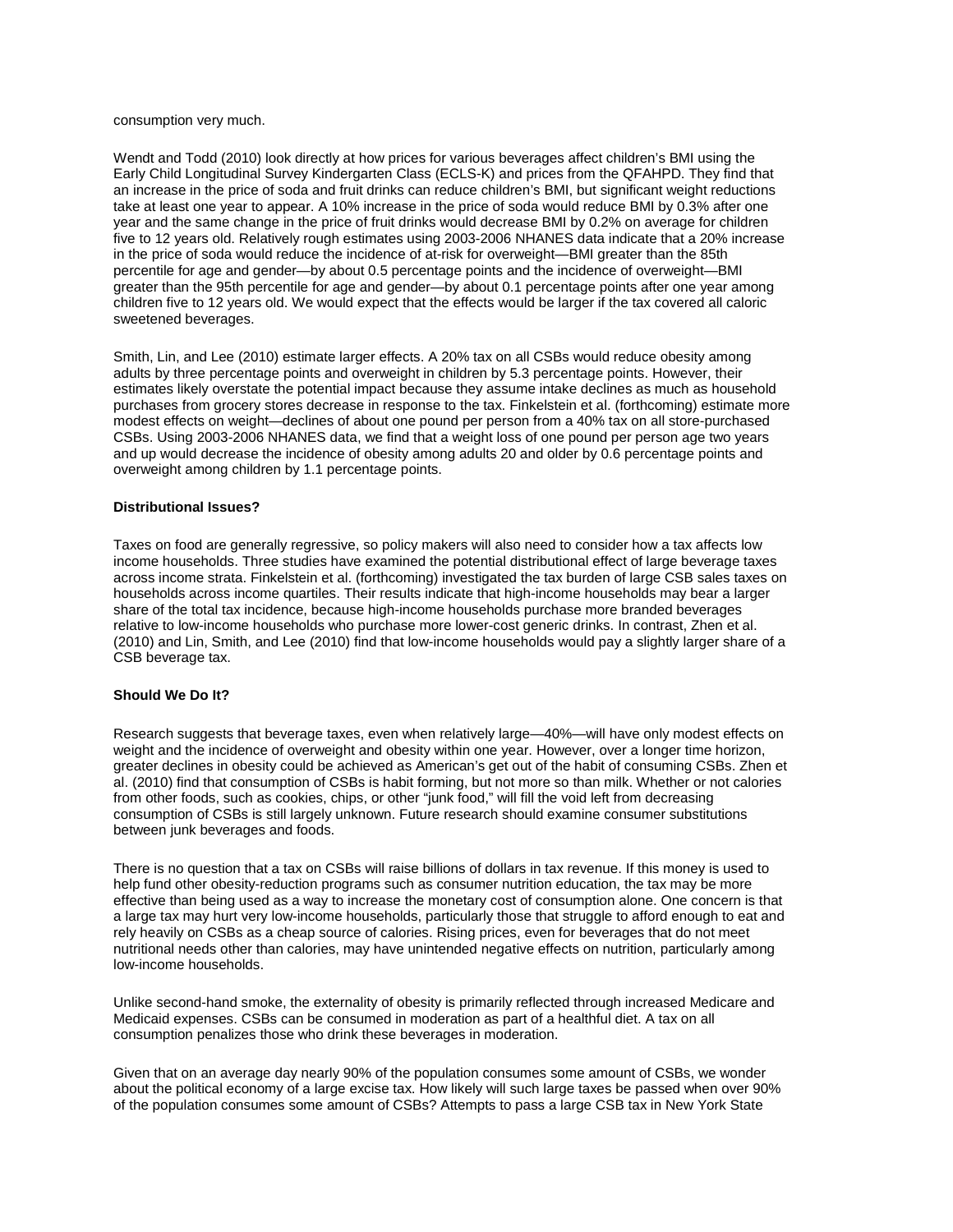have failed twice, but per-can taxes have recently passed in Washington and Baltimore. Time will tell whether such taxes will be repealed or whether they will gain in popularity and acceptability.

It is important to remember that any tax on a specific food or group of foods can only address one small aspect of the obesity epidemic. Excessive weight is determined by caloric intake and caloric expenditure. Diet choices are the result of a complex set of household and individual decisions, reflecting not only economic factors but also social and cultural norms. Physical activity, the other side of the energy balance equation, is not likely to respond to changes in food prices. Thus, taxing CSBs may be one part of a multisectoral approach to tackling the problem.

#### **For More Information**

Andreyeva T., Long, M.W., and Brownell, K.D. (2010). The impact of food prices on consumption: A systematic review of research on price elasticity of demand for food. American Journal of Public Health,100(2), 216-222.

Berger, J. (2010, May 19). New strategy for soda tax gives diet drinks a break. The New York Times, p A-22.

Bridging the Gap. (2009). State snack and soda tax data. Bridging the Gap Program, University of Chicago. Available online: http://www.impacteen.org/obesitystatedata.htm.

Brownell, K.D., Falrey, T. Willett, W.C., Popkin, B.M., Chaloupka, F.J., Thompson, J.W., and Ludwig, D.S. (2009). The public health and economic benefits of taxing sugar-sweetened beverages. The New England Journal of Medicine, 361(16), 1599-1605.

Chetty, R., Looney, A., and Kroft, K. (2009). Salience and taxation: Theory and evidence. American Economic Review, 99(4), 1145–1177.

Finkelstein, E.A., Zhen, C., Nonnemaker, J., and Todd, J.E. (forthcoming). The impact of targeted beverage taxes on higher and lower income households. Archives of Internal Medicine.

Fletcher J.M., Frisvold, D., and Tefft, N. (2010). Can soft drink taxes reduce population weight? Contemporary Economic Policy, 28(1), 23-35.

Frieden, T.R., Dietz, W., and Collins, J. (2010). Reducing childhood obesity through policy change: Acting now to prevent obesity. Heath Affairs, 29(3), 357-363.

Lin, B-H., Smith, T.A., and Lee, J-Y. (2010). The effects of a sugar-sweetened beverage tax: Consumption, calorie intake, obesity, and tax burden by income. Selected paper for presentation at the AAEA, CAES, & WAEA joint Annual Meeting, Denver, Colo., July 25-27, 2010.

Powell L.M., Chriqui, J., and Chaloupka, F.J. (2009). Associations between state-level soda taxes and adolescent body mass index. Journal of Adolescent Health 45(3), S57-S63.

Smith, T.A., Lin, B-H., and Lee, J-Y. (2010). Taxing caloric sweetened beverages: Potential effects on beverage consumption, calorie intake, and obesity. ERR-100, Washington, DC: U.S. Department of Agriculture, Economic Research Service.

Sturm, R., Powell, L.M., Chriqui, J.F., and Chaloupka, F.J. (2010). Soda taxes, soft drink consumption, and children's body mass index. Health Affairs, 29(5), 1052-1058.

Todd, J.E., Leibtag, E., and Mancino, L. (2010). Would a tax on sugar-sweetened beverages reduce weight? An examination based on consumption data. Unpublished paper, Washington, D.C.

Wendt, M., and Todd, J.E. (2010). Do low prices for sugar-sweetened beverages increase children's weight?